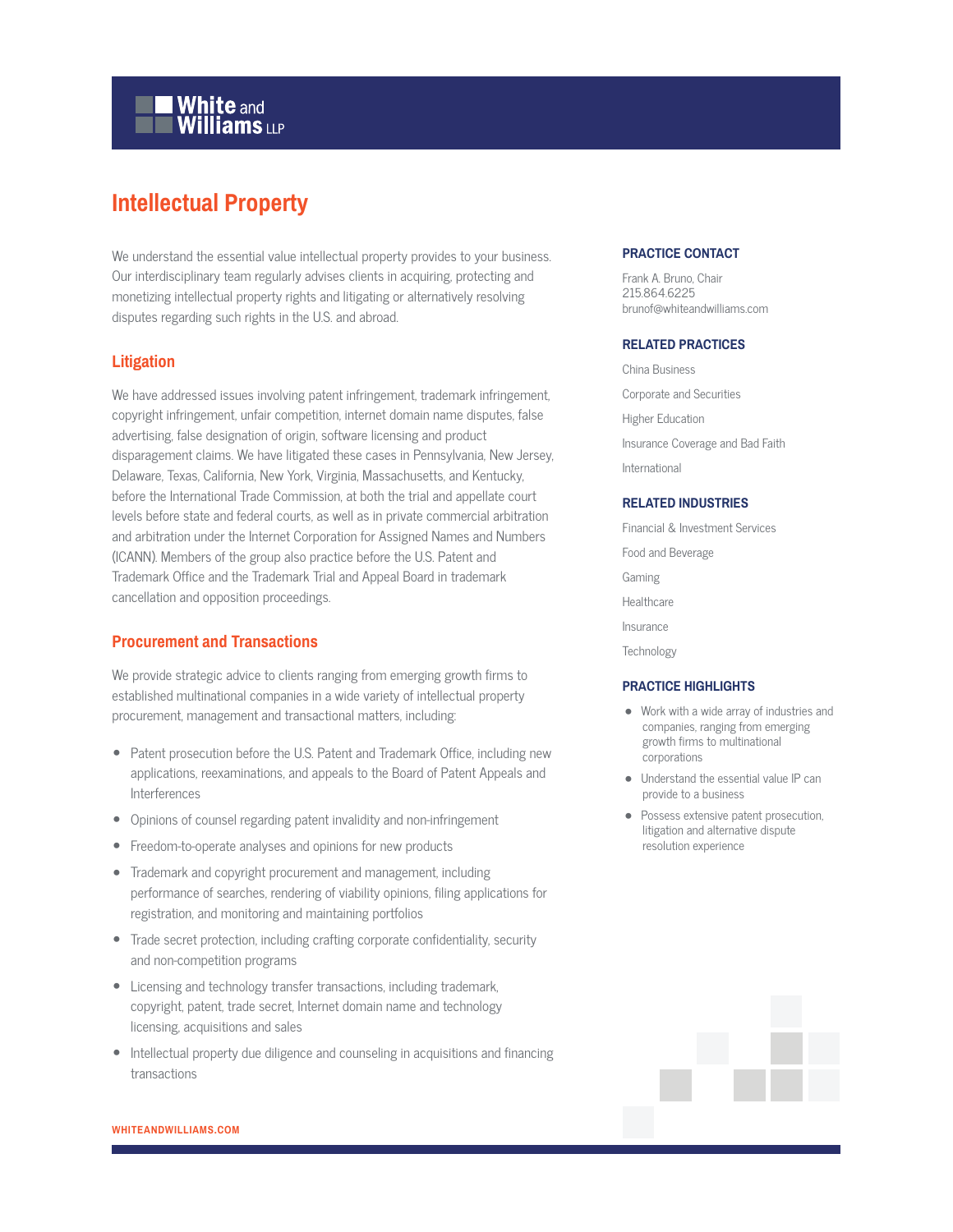

# **REPRESENTATIVE MATTERS**

Won landmark award of attorneys fees against patent troll and its attorneys in a patent infringement case for Gust, Inc. after having litigation transferred from Eastern District of Texas to Southern District of New York

Obtained judgment of patent infringement on behalf of manufacturer client kidsme and subsequently successfully ended the sale of over 150 similar patent-infringing baby feeder products on Amazon.com

Obtained Motion to Transfer from Eastern District of Texas to Southern District of New York in a patent infringement case

Represented major technology companies as plaintiffs and defendants in patent infringement litigations in federal district courts and the International Trade Commission

Represented technology companies in patent litigations brought by non-practicing entities (NPE's)

Acted as chief patent portfolio architect, drafting and prosecuting patent applications for a leading telecommunications services company

Represented a security company in a trademark action against a competitor, receiving favorable award and attorneys fees

Represented medical device manufacturer in major litigation regarding recently approved treatment for osteoarthritis

Represented clients in Hatch-Waxman litigation

Formulated university intellectual property policy and assisted in establishing technology transfer group for a leading university

Assisted national dental care provider in developing and implementing trademark strategy

Represented large commercial television shopping network against claims of false advertising, false designation of origin, and unfair competition under the Lanham Act for sale of a product on the network that allegedly was an unprivileged imitation of a competing product; summary judgment motion was filed on behalf of the network, leading the plaintiff to settle with the network for \$10,000 against a damages claim of \$640,000

Represented a foreign manufacturer of pharmaceuticals and medical devices in the acquisition of worldwide marketing and distribution rights to a line of products

Represented a European-based pharmaceutical manufacturing, development and distribution company in the grant of exclusive U.S. distribution rights to a product in development to a large, U.S.-based pharmaceutical company

Represented a privately held medical device development firm in the license of a patent-pending drug delivery instrument from a publicly traded pharmaceutical company

Assisted a multi-national client in negotiating a favorable settlement with the Business Software Alliance

Represented specialty software developer in license of its software to a national healthcare company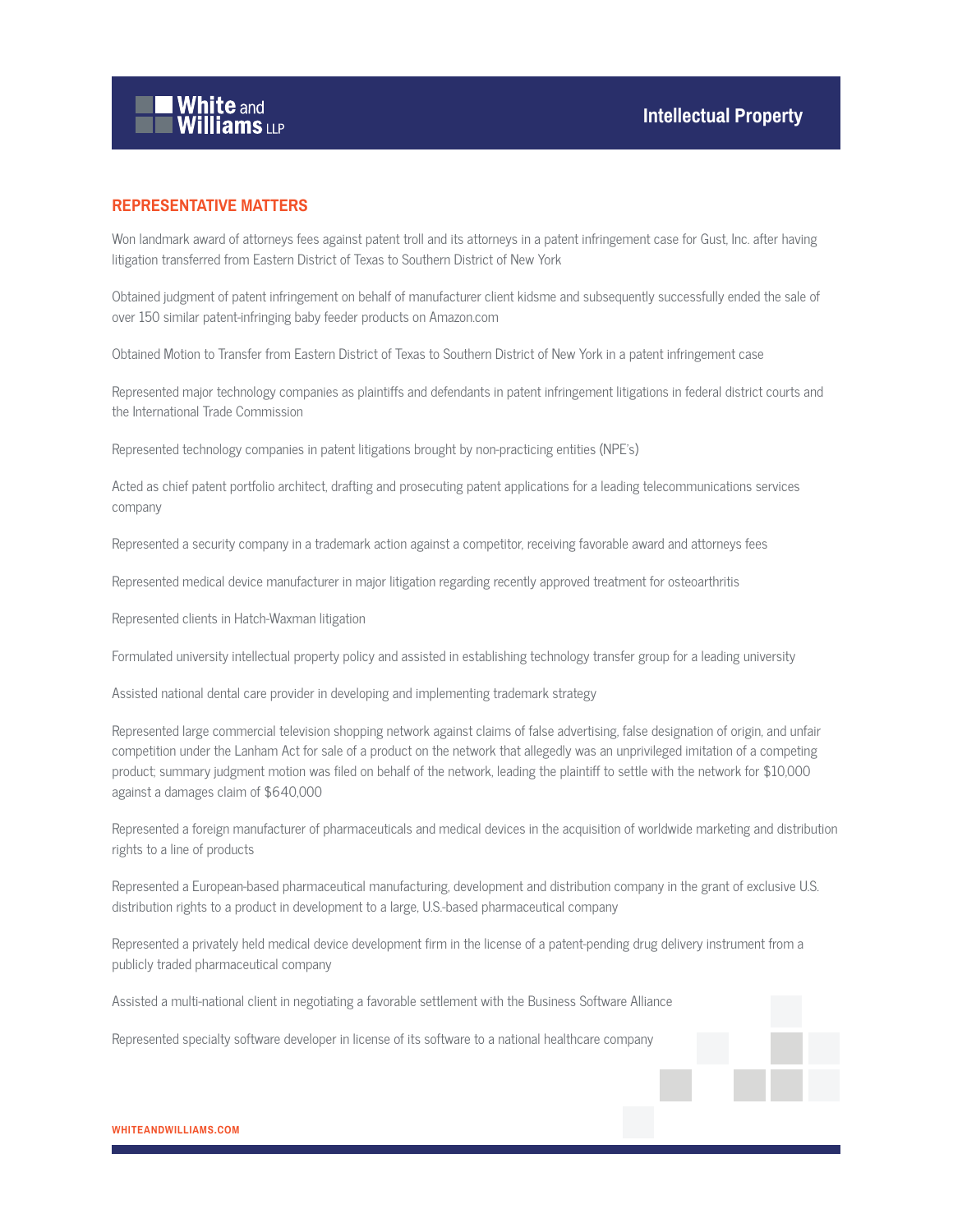

Assisted world's largest creative competitions firm in procuring and maintaining its intellectual property portfolio

Represented a product manufacturer against claims of trade dress infringement and unfair competition in violation of the Lanham Act arising out of allegations by a competitor that the client's trade dress for the product was likely to cause consumer confusion due to the alleged similarity in appearance

# **CASES & DEALS**

ROAR for Good Awarded Patent for Wearable Device Mesh Network System 9.30.21

White and Williams Represents Autonomous Robot Manufacturer UBTECH in New Product Launch 1.12.21

White and Williams Lawyers Deliver for Augmented Reality Company ImagineAR 12.16.20

White and Williams Assists Japanese IT Client in Cross-Border Joint Patent Application Agreement 11.12.20

Pennsylvania Waiver Granted for Ghost Robotics Amidst COVID-19-Related Closures 3.25.20

White and Williams Ends Sale of Over 150 Patent-Infringing Baby Feeder Products on Amazon.com 5.13.19

White and Williams Represents GoodWest Industries in Its Acquisition of Skinny Mixes LLC 4.2.19

Court Denies AlphaCap's Motion for Reconsideration and Lifts Stay Citing Concerning Statements from AlphaCap's Attorneys in Gust Case

7.7.17

White and Williams Represents Gust in Landmark Patent Troll Litigation 12.27.16

White and Williams Represents Gust in Patent Infringement Cases 11.20.15

# **NEWS**

White and Williams Ranked in Top Tiers of "Best Law Firms" 11.5.21

Best Lawyers® Recognizes 38 White and Williams Lawyers 8.19.21

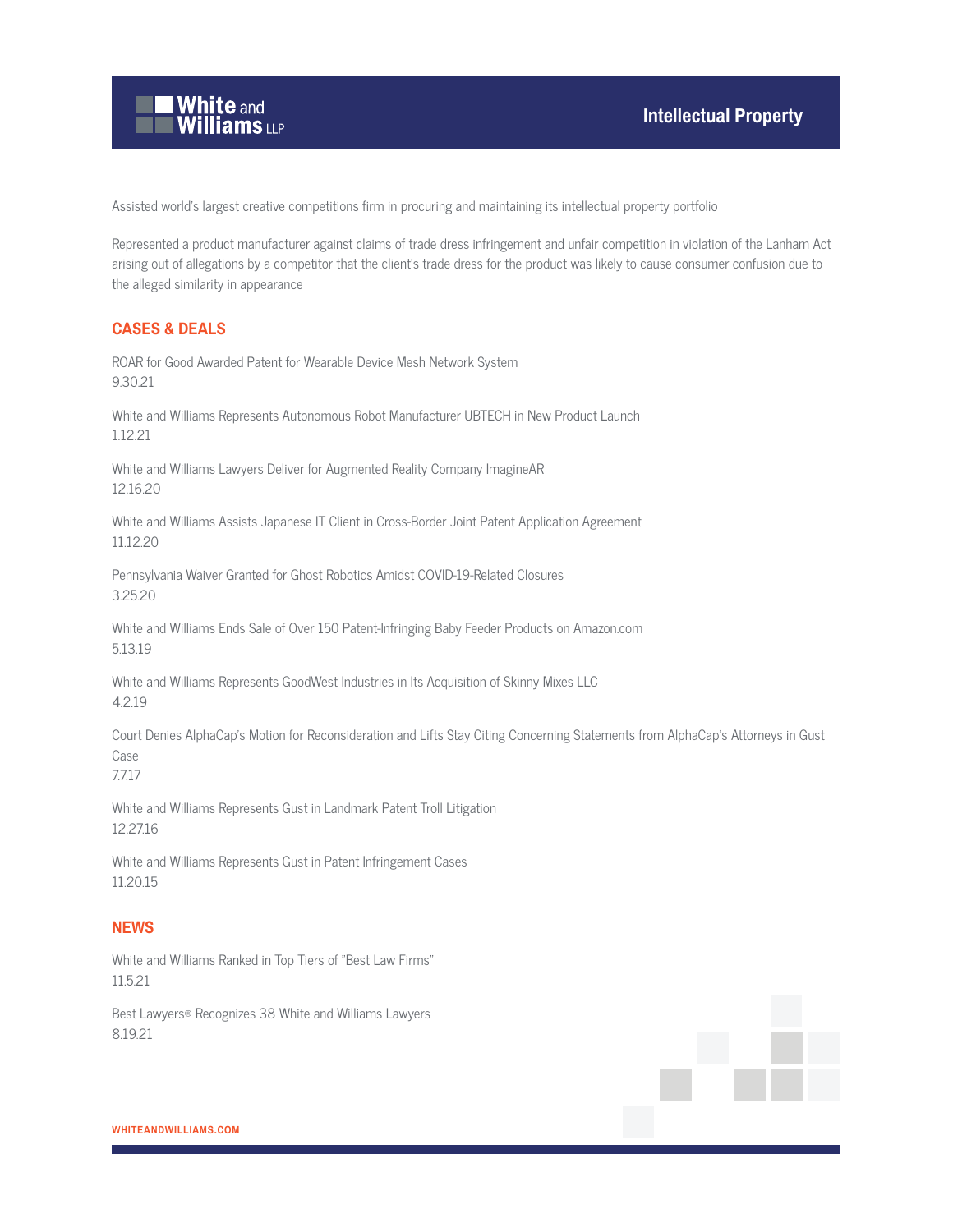

White and Williams Earns Tier 1 Rankings from U.S. News "Best Law Firms" 2021 11.5.20

Congratulations 2020 DE, MA, NY and PA Super Lawyers and Rising Stars 11.5.20

Best Lawyers® Recognizes 43 White and Williams Lawyers 8.20.20

White and Williams Adds Two Counsel in New York City Office 8.7.20

White and Williams Earns Tier 1 Rankings from U.S. News "Best Law Firms" 2020 11.1.19

13th Annual Coverage College Hosts Over 400 Insurance Professionals 11.1.19

Mike Kassak and Josh Mooney Reappointed as Vice-Chairs of American Bar Association's Cybersecurity and Data Privacy Committee 9.3.19

Best Lawyers® Recognizes 29 White and Williams Lawyers 8.15.19

White and Williams Earns Tier 1 Rankings from U.S. News "Best Law Firms" 2019 11.1.18

Best Lawyers Recognizes Twenty White and Williams Lawyers 8.15.18

Randy Friedberg Guests on The Art of the CEO Radioshow IP - Protecting Your Brain Children 2.6.18

Best Lawyers Recognizes Fifteen White and Williams Lawyers 8.15.17

White and Williams Represents Gust in Landmark Patent Troll Litigation 12.27.16

White and Williams Earns Tier 1 Rankings from U.S. News "Best Law Firms" 2017 11.1.16

Best Lawyers Recognizes Twelve White and Williams Lawyers 8.15.16

Congratulations 2015 DE, MA, NJ, NY and PA Super Lawyers and Rising Stars 10.21.15

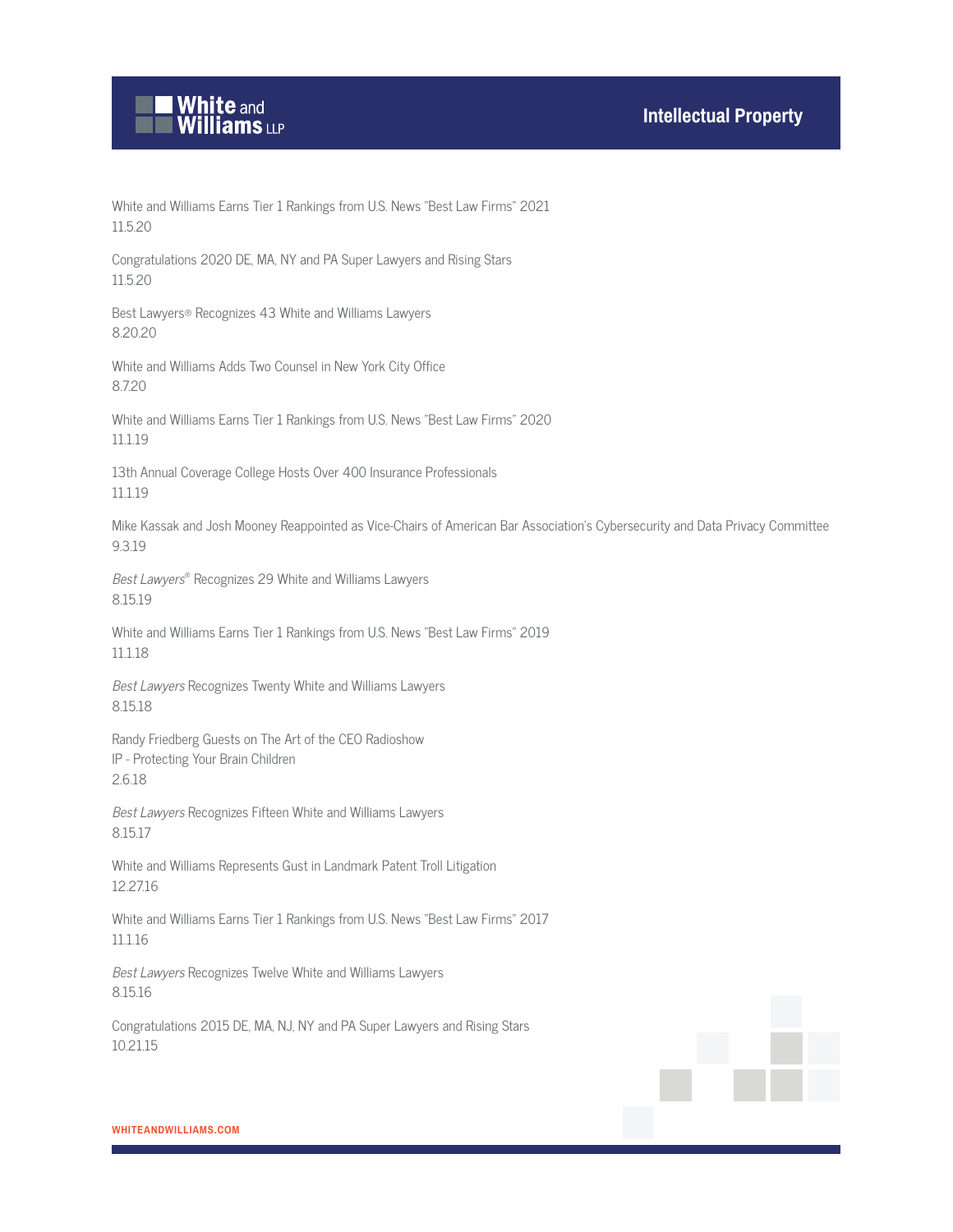

White and Williams Lawyers Recognized by Best Lawyers 8.17.15

Randy Friedberg Discusses the Importance of Protecting Your Brand Staples Business Hub, 4.26.15

## **PUBLICATIONS**

Don't Be the Next Boeing: Fixing Tension Between Engineering, Legal Bloomberg Law, 6.25.21

Legal Use Case 7 Part III: The Analysis Apex Ridge Reliability, 6.3.21

Legal Use Case 7: A Conversation Apex Ridge Reliability, 5.11.21

Making Safer Robotic Devices The Journal of Robotics, Artificial Intelligence & Law, Volume 4, No. 4 | July – August 2021

Winter COVID-19 Relief Bill: Overview of Key IP and Entertainment Provisions Intellectual Property Alert, 1.4.21

USPTO Issues Third Notice Extending Certain Patent & Trademark Deadlines Due to COVID-19 Intellectual Property, 5.1.20

The Supremes Are Addressing Intellectual Property Intellectual Property Alert, 4.28.20

USPTO Issues Notice Waiving Certain Patent and Trademark Deadlines Due to COVID-19 Intellectual Property Alert, 4.3.20

Foreign Trademark Applicants and Registrants Must Now Be Represented By US Counsel Intellectual Property Alert, 7.16.19

Endorsements in Social Media prforpeople.com, 8.3.18

Ban On Disparaging Trademarks Deemed Unconstitutional Intellectual Property Alert, 6.21.17

Supreme Court Limits Venue in Patent Cases in TC Heartland Intellectual Property Alert, 5.23.17

Online Registration of DMCA Agents Becomes Mandatory Intellectual Property Alert, 3.23.17

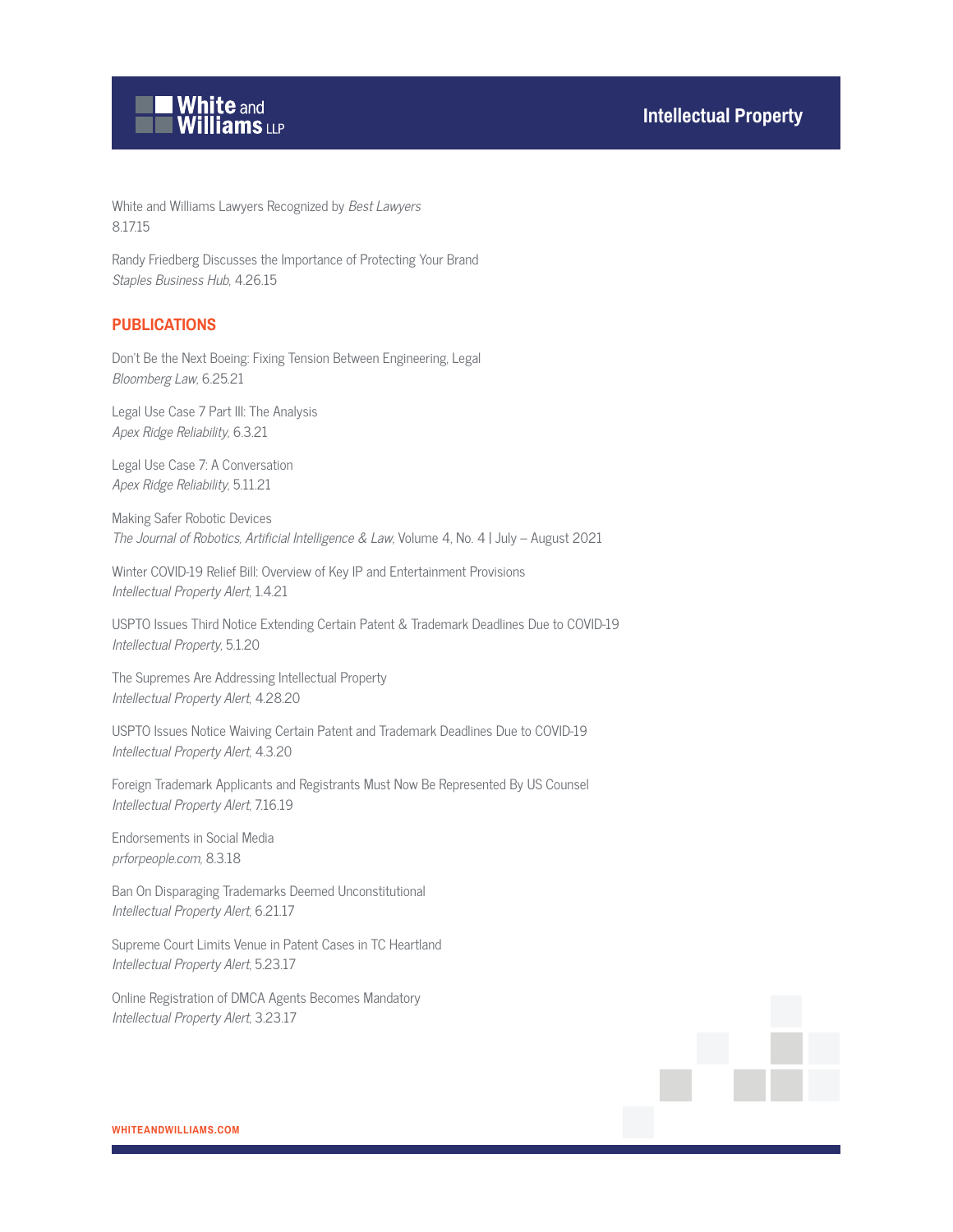

Chinese IP Court Hands Down Groundbreaking Damages Award; Boon to U.S. Companies with IP Interests in China Intellectual Property Alert, 12.19.16

Supreme Court: Design Patent Damages May Be Limited to Infringing Component of End Product, Rejecting Apple's \$399M Award Against Samsung Intellectual Property Alert, 12.12.16

Challenged Patent Upheld in the First Post-Grant Review Decision Involving Pharmaceuticals Intellectual Property Alert, 12.8.16

A New Way to Protect Trade Secrets Will Likely Be Law Soon Intellectual Property Alert, 5.6.16

Supreme Court Refuses to Hear Appeal In Google Books Copyright Case Intellectual Property Alert, 4.20.16

The Appellate Standard of Review for Patent Claim Construction Practical Law Company, 7.15

## **EVENTS**

Intellectual Property Protection and the Potential Future of US-India Relations World Trade Center of Greater Philadelphia India and Southeast Asia Club (Virtual), 11.19.20

Protecting Copyrights on the Internet: Latest Approaches and Developments Navigating Fair Use, Infringement Claims, DMCA Safe Harbor and Secondary Liability Issues Strafford CLE Webinar, 5.13.20

Decoding U.S. Intellectual Property Laws ExploreNJ (Jersey City, NJ), 6.13.19

Analyzing the Fair Use Defense in Music Law Lawline Webinar, 2.14.19

Color By Numbers: Art Law 101 Lawline Webinar, 4.17.18

In-House Counsel Guide to Trade Secrets Lawline Webinar, 6.27.17

How Not To Create an International Incident: U.S. and Canadian Perspectives on Counsel-to-Counsel and Counsel-to-Court Duties in Practicing Entity Litigation and Troll Litigation AIPLA 2017 Electronic and Computer Patent Law Summit (Toronto, Ontario, Canada), 6.21.17

In-House Counsel Guide to Trademarks Lawline Webinar, 6.21.17